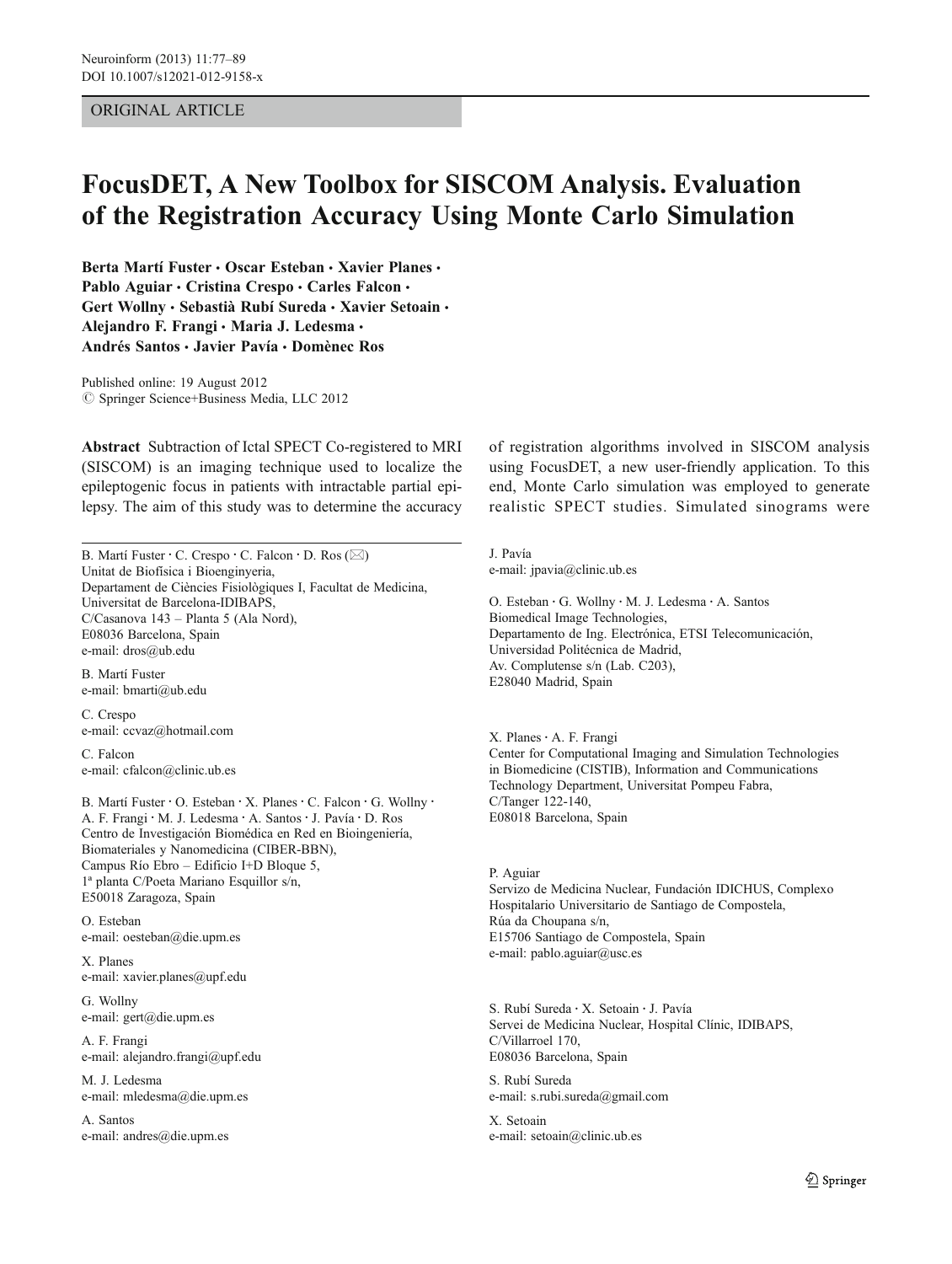reconstructed by using the Filtered BackProjection (FBP) algorithm and an Ordered Subsets Expectation Maximization (OSEM) reconstruction method that included compensation for all degradations. Registration errors in SPECT-SPECT and SPECT-MRI registration were evaluated by comparing the theoretical and actual transforms. Patient studies with welllocalized epilepsy were also included in the registration assessment. Global registration errors including SPECT-SPECT and SPECT-MRI registration errors were less than 1.2 mm on average, exceeding the voxel size (3.32 mm) of SPECT studies in no case. Although images reconstructed using OSEM led to lower registration errors than images reconstructed with FBP, differences after using OSEM or FBP in reconstruction were less than 0.2 mm on average. This indicates that correction for degradations does not play a major role in the SISCOM process, thereby facilitating the application of the methodology in centers where OSEM is not implemented with correction of all degradations. These findings together with those obtained by clinicians from patients via MRI, interictal and ictal SPECT and video-EEG, show that FocusDET is a robust application for performing SISCOM analysis in clinical practice.

Keywords Epilepsy . SISCOM . Monte Carlo simulation . Reconstruction algorithms . Registration assessment

## Introduction

Intractable partial epilepsy is a kind of seizure disorder encountered in patients with epilepsy, one of the most common chronic neurological diseases. Partial seizures are focal at onset, which means that they emerge from a localized region of the brain. In addition, more than 30 % of patients with partial seizures are refractory to antiepileptic drug medication (Berg [2008](#page-11-0)). These two features, focal localization of epileptogenic region and drug resistance, lead us to consider surgery as a possible treatment.

An accurate localization of epileptogenic focus (EF) in intractable partial epilepsy is essential to guarantee success in surgical treatment. To this end, a variety of multimodal techniques including EEG, MRI, SPECT and PET are employed. Ictal SPECT is still the only imaging modality that allows us to assess cerebral blood flow during a seizure without artifacts (Setoain et al. [2012\)](#page-12-0). One of the techniques to analyze ictal SPECT is the Subtraction of Ictal SPECT Co-registered to MRI (SISCOM) (O'Brien et al. [1998](#page-12-0)a). Several authors agree that this methodology is very useful above all when there is no anatomical lesion and in cases where invasive video-EEG should be avoided (O'Brien et al. [1998](#page-12-0)b; Vera et al. [1999](#page-12-0); Ahnlide et al. [2007](#page-11-0); Tan et al. [2008](#page-12-0); Matsuda et al. [2009\)](#page-11-0).

SISCOM processing is commonly divided into four steps: SPECT-SPECT (S-S) registration, intensity normalization, subtraction and SPECT-MRI (S-M) registration. To perform SISCOM analysis, there are computer-aided methods such as those of general purpose in image processing (Acton and Friston [1998](#page-11-0); Smith et al. [2004\)](#page-12-0) or those that integrate a SISCOM analysis tool in a larger image software package (Robb and Hanson [1990](#page-12-0); Papademetris et al. [2001](#page-12-0)) which are mainly addressed to researchers or image technicians rather than to clinicians.

This paper presents a multimodal application designed to aid clinicians in the analysis of intractable partial epilepsy. The application named FocusDET (focus detection) allows us to perform the SISCOM analysis by means of a userfriendly interface. The registration algorithms of FocusDET (S-S and S-M) were evaluated by assessing the accuracy of the localization of the EF. We also evaluated the relationship between registration errors and image corrections by reconstructing simulated studies using two reconstruction methods (with and without corrections).

### Materials and Methods

#### FocusDET: SISCOM Analysis Tool

The development of this medical application is based on GIMIAS v1.3.0 (Larrabide et al. [2009](#page-11-0)), a workflow oriented framework for the Biomedical imaging and modelling of prototypes in the context of the Virtual Physiological Human. It is an open source framework distributed under a BSD license, developed in C++ and it is based on robust open source libraries such as VTK, ITK, MITK, DCMTK, NET-GEN and TETGEN among others. The main steps to perform SISCOM analysis with FocusDET are described below.

## Importing Image Files in DICOM from a PACS Server

To import image files to process the SISCOM analysis, FocusDET provides a PACS server connection via DICOM plug-in. This plug-in allows the user to explore and load DICOM files, including orientation control. Apart from the DICOM format, FocusDET also supports reading and writing of the following formats: vtk, stl, nifti and analyze.

#### Registration of Ictal and Interictal SPECT Studies (S-S)

To improve the robustness of registration, SPECT studies are masked before this process. To this end, each SPECT study is spatially normalized to a SPECT template by using an affine registration scheme. Subsequently, the inverse transform is applied to a mask manually defined by an expert on the template. Extra-cerebral areas showing significant differences between SPECT studies can be easily removed with the mask.

The registration of SPECT images is performed by using a voxel-based registration algorithm developed earlier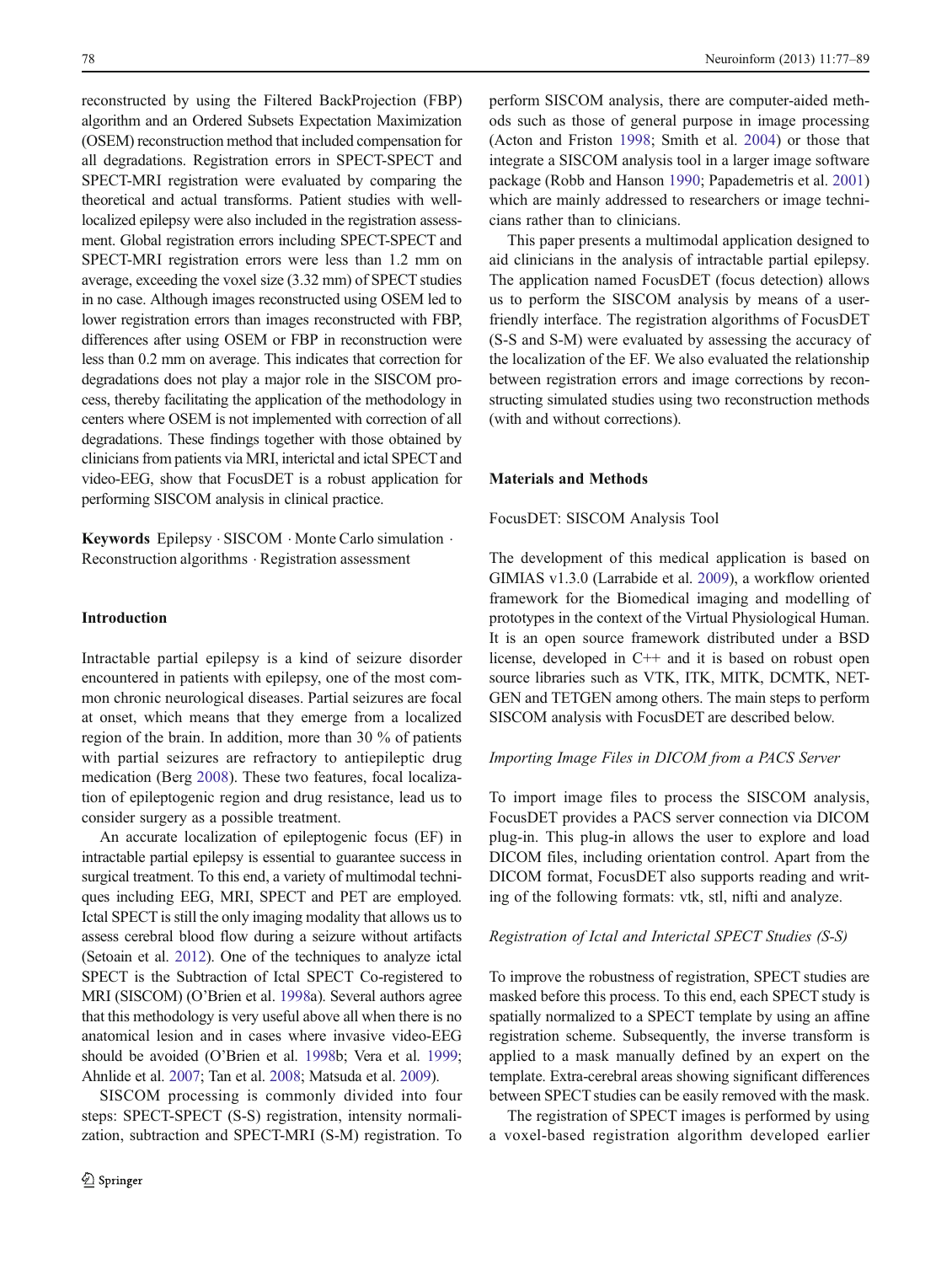(Pavia et al. [1994](#page-12-0); Ros et al. [1999\)](#page-12-0). Registration of the images is carried out by optimizing the value of a cost function in an iterative process which employs the downhill simplex algorithm (Nelder and Mead [1965](#page-12-0)). The Local Correlation Coefficient (LCC) was the cost function selected (Ros et al. [1999\)](#page-12-0). Briefly, the LCC is defined as the correlation coefficient between both SPECTs around each voxel, calculated in a mask of  $5 \times 5 \times 5$  voxels. The registration algorithm calculates the LCC around each voxel and maximizes the mean of this distribution.

## Subtraction of Ictal and Interictal SPECT Files

In order to minimize total brain count differences between ictal and interictal SPECT studies, intensity normalization is performed before the subtraction process. First, the distribution of quotients between ictal and interictal count values is calculated. Second, a parabola is fitted around the maximum value of the distribution of quotients. The maximum of the parabola is taken as the normalization factor and applied to the interictal study.

A parametric subtraction image,  $S_i$ , containing the relative difference between ictal and interictal image values is obtained. The value  $S_i$  of each voxel i of this subtraction image, is calculated as:

$$
S_i = (I_i - II_i) \cdot 100 / II_i \tag{1}
$$

where  $I_i$  and  $II_i$  are i voxel value of the ictal and interictal studies, respectively. The subtraction image is processed as is indicated in "Fusion of EF Information with MRI" to aid the EF localization.

#### Generation of a MRI Mask to Extract the Brain Region

In order to obtain an exact brain mask, a semi-automatic segmentation scheme is performed on the MRI reference. A fuzzy c-means clustering (Pham and Prince [1999\)](#page-12-0) into three classes, followed by the binarization of the class corresponding to white mater is applied. Then, connected components are labeled to finally select the largest one as the white mater. This mask is grown to include the whole brain, the cerebellum and the brain stem. In FocusDET, the user can modify the default parameters of the number of classes (from 3 to 5), the label of white mater class (from 2 to 4) and the intensity threshold governing the growing process. This mask is used to eliminate extracerebal activity on the EF result. The free software implementation of the algorithm is available by Wollny et al. [\(2012](#page-12-0)).

## Co-Registration of SPECT and MRI Studies (S-M)

The co-registration of interictal SPECT to MRI reference is performed with a multi-resolution rigid registration scheme

(Studholme et al. [1997](#page-12-0)), using linear interpolation and implemented over ITK (Insight Image Registration and Segmentation Toolkit (Yoo et al. [2002](#page-12-0))).

Pre-processing and initialization: owing to the high diversity of SPECT and MRI intensity distributions, a preprocessing step is required to enhance the features of both images to be registered. Thereafter, for each of the multiresolution levels data is generated from a smoothed version of the equalized image. The smoothing Gaussian kernel is wider at the lowest level of resolution. The initialization is calculated as the translation between the centers of mass of the two binarized versions of the images, which were obtained by thresholding above quantiles of histogram around the median (65 % for MRI and 50 % for SPECT). In cases when the brain mask of MRI is available (it is generally computed in a previous step of SISCOM analysis), then it is binarized and directly supplied to this initialization (there is no further use of this mask during registration).

Registration process: after the initialization, two levels of multiresolution registration are performed. The lower resolution level is characterized by using Normalized Mutual Information (NMI) metric to evaluate the fitness of the transformation, using the SPSA (Spall [1998\)](#page-12-0) algorithm as optimizer, increasing robustness and capture range efficiently. The processing at full resolution uses the Mutual Information implementation by Mattes et al. ([2003\)](#page-11-0) with a modified Gradient Descent optimization, refining the solution of the previous level with minimal cost.

Once the transform matrix of interictal SPECT to MRI is obtained, the mapping of the ictal SPECT and that of the subtraction data to the MRI reference is carried out.

#### Fusion of EF Information with MRI

Before the fusion of the EF with the structural 3D MRI, the standard-deviation of the subtraction image values is calculated. Then, the subtraction image is thresholded to generate a new image with values of voxels greater than two standard deviations above zero. This thresholded image is finally merged with the MRI data.

#### Hardware Requirements

FocusDET is available for Microsoft Windows XP (x86 and x64) and later. System requirements can be consulted in GIMIAS web site.

## Evaluation of Registration Processes of FocusDET

Monte Carlo (MC) simulation was employed to generate realistic data sets of SPECT projections from a 40 healthy MRI. This strategy introduced anatomical variability into our work and enabled us to evaluate the registration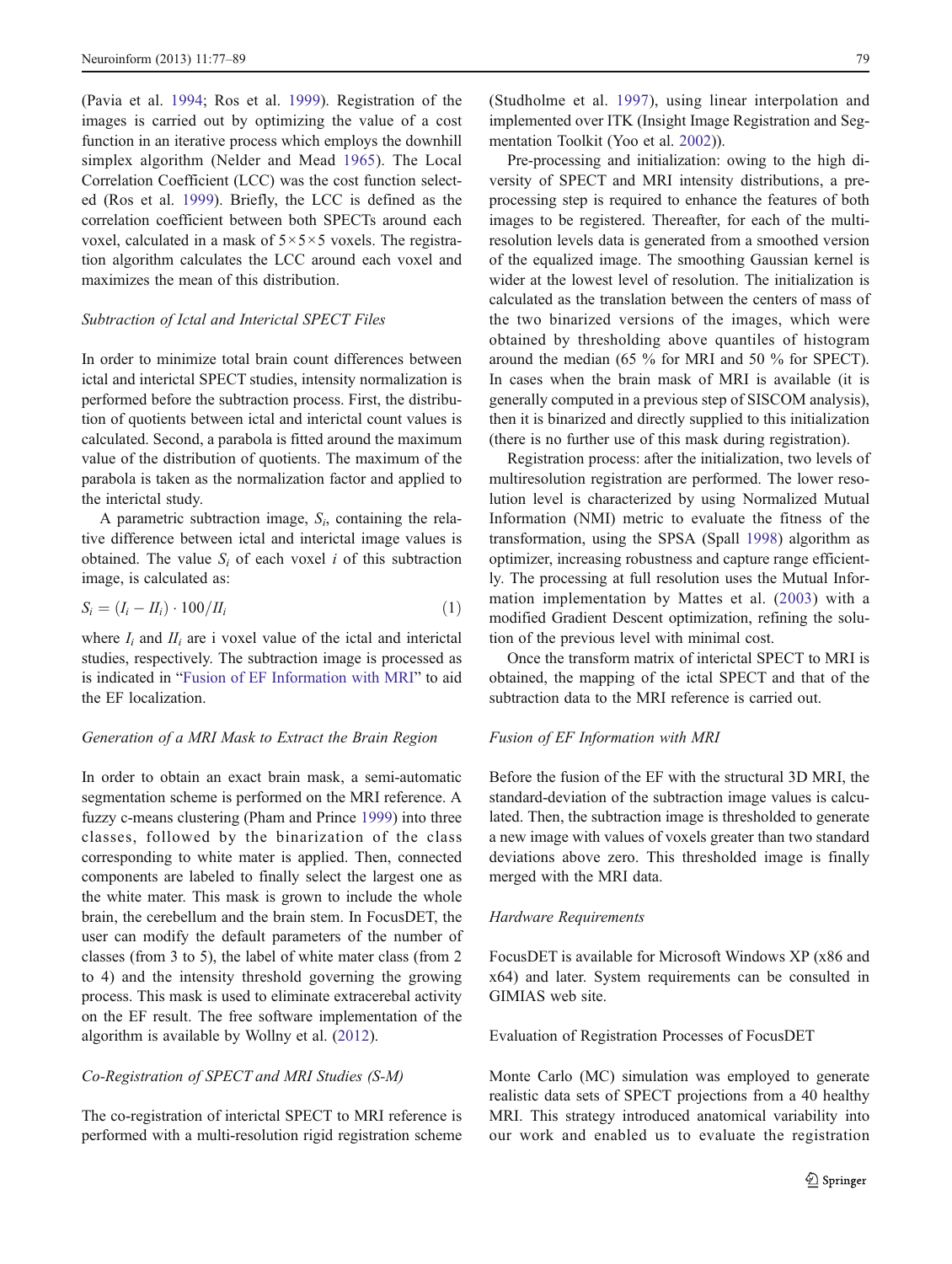methods in a well-controlled framework where the ground truth is known (Grova et al. [2003\)](#page-11-0).

Registration errors in SISCOM result in the misallocation of the EF. In order to minimize these errors, S-S and S-M registration methods in SISCOM were optimized by selecting the appropriate values of the registration parameters. The MC simulations, reconstruction algorithms and quantification methods employed to assess the accuracy of the registration algorithms are described below.

## Numerical Brain Maps

The phantom generation was described in detail in a previous work (Aguiar et al. [2008](#page-11-0)). Briefly, 40 ictal and interictal SPECT studies were simulated by using high-resolution T1 weighted MRI ( $256 \times 256 \times 116$  matrix size;  $0.9375 \times$  $0.9375 \times 1.5$  mm<sup>3</sup> voxel size), which were segmented into grey matter, white matter and cerebrospinal fluid to obtain activity distribution maps. The attenuation maps were generated from a CT image acquired from an anthropomorphic striatal phantom.

To simulate the ictal studies, epileptogenic foci (EFs) were defined (with volumes from  $8.6$  to  $10.4 \text{ cm}^3$ ) by a nuclear-medicine physician expert in nine usual focal regions in intractable partial epilepsy: frontal cortex, occipital cortex, parietal cortex, temporal cortex, hippocampus and amygdala, hippocampus and parahippocampus, insular cortex and orbitofrontal cortex (Lüders [2008](#page-11-0)). The EF for each subject was obtained by randomly selecting one of the nine and then multiplying it by a randomly generated factor (0.5–0.9) and smoothing it by using a Gaussian filter with a full width at half maximum (FWHM) of 5 mm.

To mimic a real environment, the ictal and interictal maps were misaligned with respect to each other. In translations, three-dimensional displacements between −12 and 12 mm were considered. The rotations were performed around x, y and z image axes in a range of −12 to 12°. Trilinear interpolation was used.

## Simulation

SimSET v2.9 Monte Carlo code (Haynor et al. [1991\)](#page-11-0) was employed to simulate the SPECT projections using the maps described above. SimSET was configured to generate emission projections using <sup>99m</sup>Tc-HMPAO as a radiotracer and a dual detector hybrid SPECT/CT imaging system based on Infinia™ Hawkeye™ 4 from GE Healthcare as a scanner. A parallel collimator with hexagonal holes (radius: 0.75 mm, septal thickness: 0.2 mm) and 35 mm of length was considered. One hundred and twenty projections over  $360^{\circ}$  (128 $\times$ 54 matrix size;  $3.32 \times 3.32$  mm<sup>2</sup> pixel size) were simulated using a 20 % energy window centered at 140 keV.

The ictal and interictal projections of each study were simulated with a number of photons between 4 and 6 million.

## Reconstruction

Simulated projections were reconstructed by using the Filtered BackProjection (FBP) algorithm, and an Ordered Subsets Expectation Maximization (OSEM) based algorithm (Hudson and Larkin [1994\)](#page-11-0). Both reconstruction methods are recommended in clinical practice (Kapucu et al. [2009\)](#page-11-0), the use of FBP reconstruction being more widespread. However, it is expected, that the use of images free of degradation effects results in an accurate S-M registration, thereby providing an accurate positioning of EF. Thus, OSEM with corrections of the degradations was the second reconstruction method selected.

In FBP reconstruction algorithm, ictal and interictal projections were filtered by using a two-dimensional Butterworth filter (order of filter: 5.8) before reconstruction. Five cut-off frequencies (0.25, 0.50, 0.75, 1.00, 1.25 and 1.50 cm−<sup>1</sup> ) were used, last one being the Nyquist frequency  $f<sub>N</sub>$  = 1.50 cm<sup>-1</sup>. Then, a FBP algorithm using a ramp filter was employed.

In the iterative reconstruction (OSEM), the degrading phenomena such as scatter, attenuation and spatially variant point spread function (PSF) were corrected. Ideal scatter correction was applied by using only non-scattered photons in the sinograms. The attenuation and PSF corrections were included in the reconstruction matrix. The OSEM reconstruction was performed by employing 8 subsets and 2, 4, 6, 8 and 10 iterations per subset.

All images were reconstructed using a matrix of  $128 \times$  $128 \times 54$  voxels with a voxel size of  $3.32 \times 3.32 \times 3.32$  mm<sup>3</sup>.

### Parameter Optimization

In order to minimize the registration and final EF localization errors, an optimization study was performed to determine the most suitable values of the parameters involved in S-S and S-M registration.

S-S registration parameters: the main parameter that strongly affects this registration is the tolerance of optimization algorithm (downhill simplex). The iterative process ends when changes in cost function are lower than the defined tolerance. Different values of tolerance  $(1 \cdot 10^{-1})$ , 5·10<sup>-2</sup>, 1·10<sup>-2</sup>, 1·10<sup>-3</sup>, 1·10<sup>-4</sup> and 1·10<sup>-5</sup>) were tested in order to obtain the relationship between this parameter and the registration error, taking into account the balance between the registration error and the processing time.

S-M parameters: multimodal registration is strongly affected by a number of parameters (Zhu and Cochoff [2002\)](#page-12-0). In order to improve registration accuracy and to reduce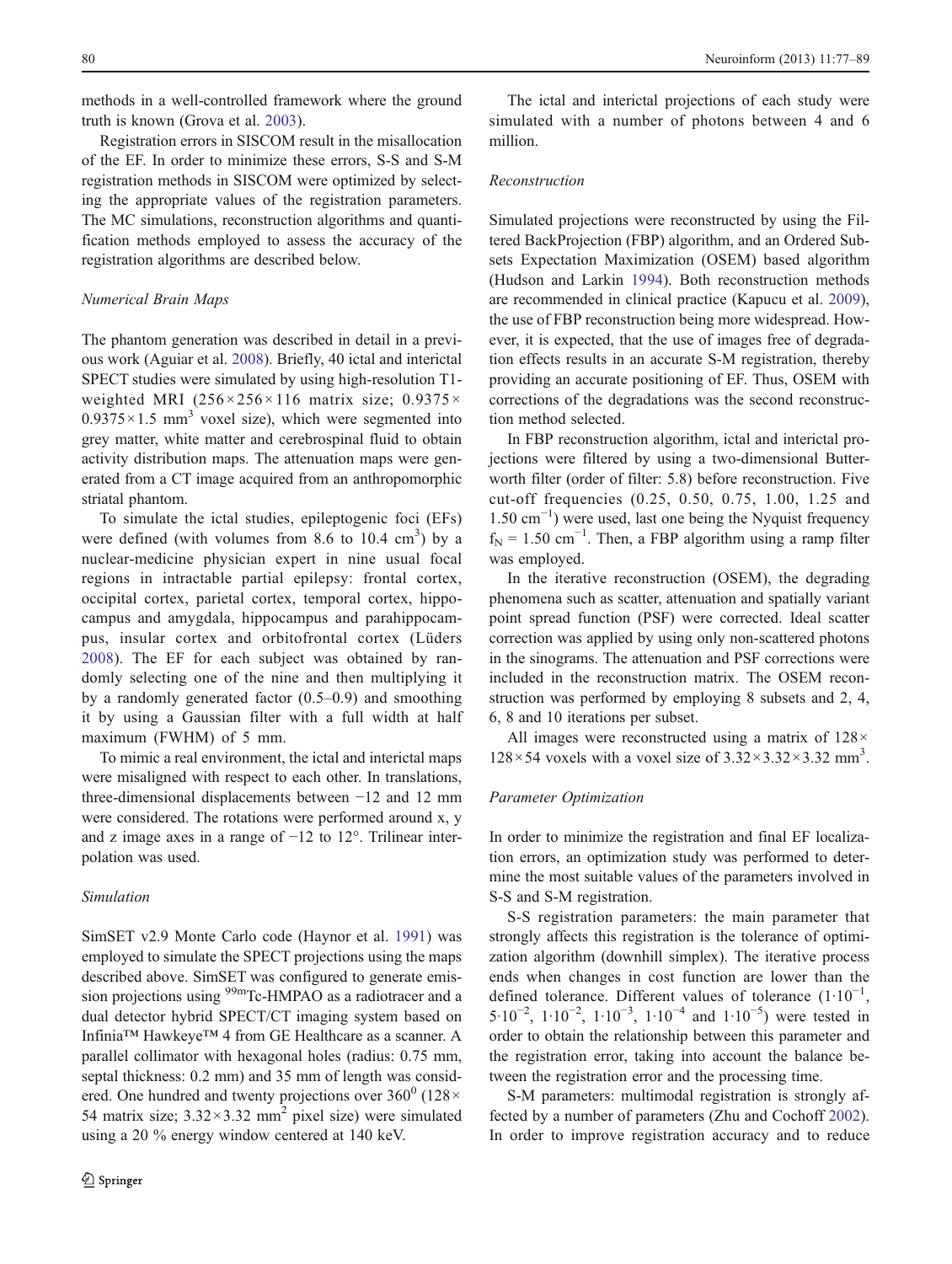registration time, we conducted a study of two meaningful parameters: smoothing kernel width and number of spatial samples. In the implementation of FocusDET, a discrete Gaussian filtering is performed to reduce the noise of the images and to increase the similarity between registered features. The relationship between registration accuracy and the Gaussian kernel width was assessed using standard deviations in the range of 0–10 mm. As for the number of spatial samples used to compute the cost function (Mattes et al. [2003](#page-11-0)), this plays an important role in the registration accuracy. A number of samples in the range of 2,000– 100,000 were employed to determine the minimum value of samples that guarantee a small registration error and a low computing burden.

#### Assessment of Registration Errors

Registration errors were estimated by comparing the theoretical and experimental geometric transforms obtained during SISCOM analysis. Applying these geometric transforms to an image point, two new points were obtained. The distance between these new points gives an idea of the registration error committed in the registration process. The average of these errors computed in a set of points was defined as the Registration Error (RE):

$$
RE = \frac{1}{N} \sum_{i} \left\| T_t(\overrightarrow{r}) - T_e(\overrightarrow{r}) \right\| \tag{2}
$$

where  $\vec{r}$  is the position vector of each voxel of the region and  $T_t$  and  $T_e$  are the theoretical and experimental transforms respectively.

RE depends on the distances of the points from the centre of rotation. Thus, the points that are closer to the centre of rotation yield a smaller error, whereas the farthest points generate a greater error. For this reason, two kinds of errors were calculated, depending on the set of points used in 2: 1) Target Registration Error (TRE): using only six points (target points) on the surface of the brain (Mumcuoglu et al. [2006](#page-12-0)) to obtain a more general measure of error (worst situation), and 2) Lesion Registration Error (LRE): evaluating RE on points belonging to the clinical region of interest (ROI) to obtain a specific and clinically meaningful measure of error. Figure [1](#page-5-0) shows an example of these two kinds of points used to compute RE: target points (A) and lesion points (B).

#### Statistical Analysis

Differences between registration errors obtained using both reconstruction methods (FBP and OSEM) were evaluated by a paired t-test or by a Wilcoxon rank sum test when the normality test failed. Furthermore, in order to better understand which reconstruction method provides a more

accurate SISCOM result, the Bland-Altman method was applied (Bland and Altman [2010](#page-11-0)).

#### Assessment of FocusDET by Clinicians

Even though our work was focused on the evaluation of registration accuracy, the usability of FocusDET and the entire SISCOM process (localization of EFs) were also evaluated by the clinicians.

## Simulated Studies

Localization of simulated EFs with FocusDET was evaluated by two nuclear medicine physicians who were blinded to EFs localization. The experts were asked to localize the EF (i.e. either right or left: frontal, temporal, parietal, occipital, insula or orbito-frontal) in each of the forty simulated studies.

## Clinical Studies

In order to evaluate FocusDET in a real framework, where physiological differences in regional cerebral blood flow can exist, ten anonymized studies from the Epilepsy Unit database of the Hospital Clinic of Barcelona were selected. The criteria for patient selection were: 1) a lesional MRI and a video-EEG with an agreement in the localization of lesion and seizure onset, and 2) the availability of ictal and interictal SPECT studies and T1-weighted MRI.

Acquisition features of selected data: ictal and interictal studies were acquired within two hours after injection of <sup>99m</sup>Tc-HMPAO (925 MBq), using a dual-head SPECT imaging system (Infinia™ Hawkeye™ 4 from GE Healthcare) with low energy high resolution parallel-hole collimators. The radius of rotation was 14 cm and 120 projections were acquired over 360º at 40 s/projection in a 128×128 matrix with a pixel size of  $3.32 \times 3.32$  mm<sup>2</sup>. Images were reconstructed using the filtered backprojection algorithm with a Butterworth filter (f=0.42 cm<sup>-1</sup>; order 5.8) in a same matrix size. T1-weigthed MRI studies were performed in a 3T unit (Trio SIEMENS) with a specific protocol: Coronal 3D MPRAGE (TR 2,000 ms; TE 2.98 ms, 0.9 mm slice thickness). The sequence was acquired parallel to the long axis of hippocampus and the full brain was covered.

SISCOM analysis was performed with the aid of Focus-DET and an expert, blinded to any information of the patient, indicated his approval (or otherwise) of the registrations carried out. This assessment was performed by a visual evaluation aided by check-registration tools implemented in FocusDET, which consist of an alternate visualization of ictal and interictal studies with a user-editable frequency of change for S-S registration assessment and an overlay of interictal SPECT and MRI studies with user-editable visual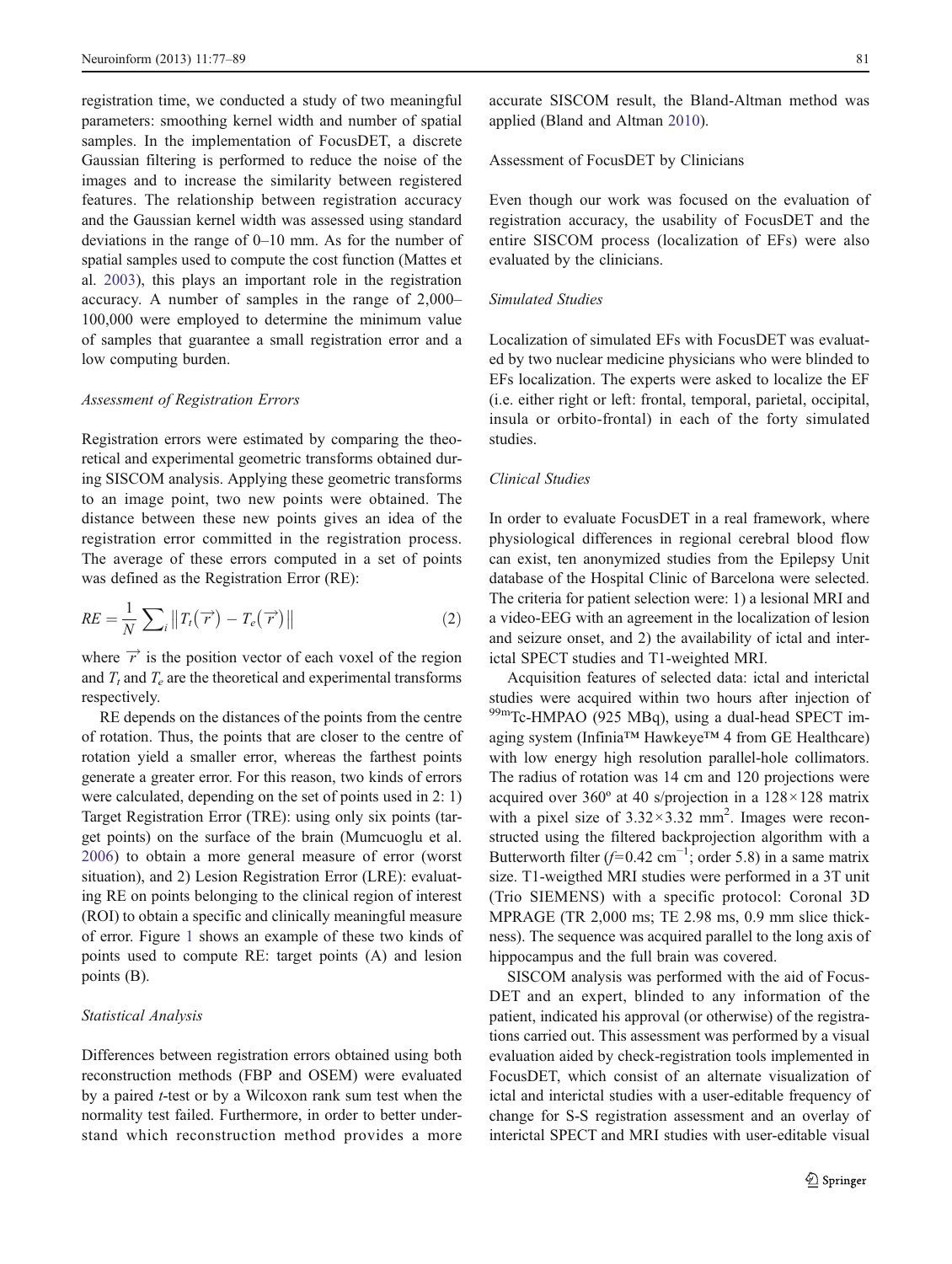<span id="page-5-0"></span>Fig. 1 Axial, sagittal and coronal views showing the set of points used to obtain the registration errors: target points (a) and lesion points of one of the epileptogenic foci defined (b)



properties (opacity, contrast, lookup tables, zooms, different views and orientations,…) for S-M registration assessment.

The expert also reported the localization of EF (same localization options as for simulations) which was compared with those reported by the neurologist and the neuroradiologist from the video-EEG and MRI, respectively. Epilepsy MRI protocol is detailed by Setoain et al. [\(2012](#page-12-0)). Based on the experience of the Epilepsy Unit of Hospital Clinic and other authors, an agreement between lesional MRI and the video-EEG is a guarantee of a successful surgical outcome (Engel et al. [1975](#page-11-0); Jack et al. [1992;](#page-11-0) Jack [1993](#page-11-0); Berkovich et al. [1998](#page-11-0); O'Brien et al. [1998](#page-12-0)b). Consequently, SISCOM analysis was considered to be correct when agreeing with the other two techniques.

## Results

# Evaluation of Registration Processes of FocusDET

# Simulation and Reconstruction

Figure [2](#page-6-0) shows examples of activity (A) and attenuation (B) maps used in the simulation, a FBP reconstructed image with cut-off frecuency of 0.75 cm<sup>-1</sup> (C) and an OSEM reconstructed image with 8 iterations and 8 subsets with compensation for scatter, attenuation and PSF (D).

#### Parameter Optimization

S-S registration parameters: a total of 2,640 registrations for the 40 studies reconstructed in 11 different conditions (6 cut-off frequencies for FBP and 5 numbers of iterations for OSEM) were performed to test 6 values of tolerance of the downhill simplex algorithm. Figure [3a](#page-7-0) shows the values of the mean of TRE ( $\mu_{\text{TRE}}$ ) and of processing time ( $\mu_t$ ) against tolerance employed in registration algorithm using images reconstructed by FBP with cut-off frequency of  $0.75 \text{ cm}^{-1}$ and by OSEM with eight iterations and eight subsets. As shown below, both conditions of reconstruction were those for which TRE reached a minimum. The results exhibit the expected behavior, i.e. RE decreased with tolerance. An opposite behavior is observed between processing time and tolerance. For all cases, the minimum error was obtained when a tolerance of 1·10−<sup>5</sup> was used. However, the value of tolerance representing a tradeoff between TRE and processing time is  $1 \cdot 10^{-3}$  in all the registrations performed. Thus, when a tolerance of  $1 \cdot 10^{-3}$  was employed, the processing time was reduced by 60 % at the expense of an increase of 2.3 % in RE.

S-M registration parameters: a total of 1,280 coregistrations for the 40 studies reconstructed with FBP (cut-off frequency of 0.75 cm−<sup>1</sup> ) and OSEM (8 iterations) were performed to test the different number of spatial samples for metric computation (40 studies  $\times$  2 reconstructions  $\times$  7 values for number of samples), and the standard deviations for the Gaussian blurring kernel  $(40 \times 2 \times 9)$  values for deviation). Figure 3b and c summarize this performance benchmark. Figure [3b](#page-7-0) shows an almost-linear increase in computation time with respect to the number of spatial samples used. The mean TRE ( $\mu_{\text{TRE}}$ ) rapidly reaches a minimum of around 1.0 mm using a number of samples above 10,000 for both reconstruction methods. With the aim of keeping the maximum TRE below SPECT studies pixel size (around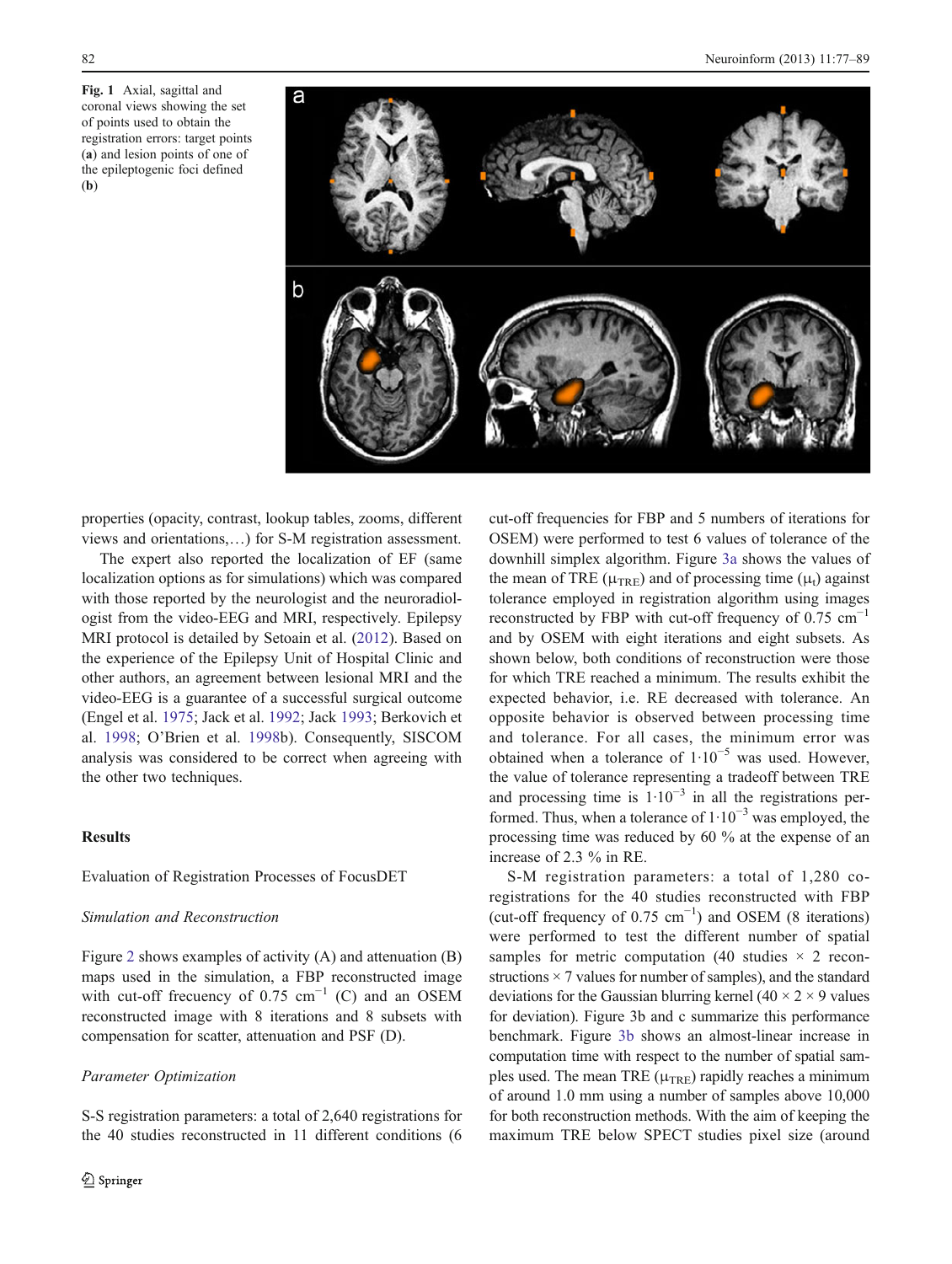<span id="page-6-0"></span>

Fig. 2 Axial views of the 40th-subject of: Activity map (a), Attenuation map (b) and images reconstructed by using FBP (c) and OSEM (d)

3.0 mm), we fixed the number of samples to a secure value of 50,000 samples, resulting in a mean registration time of around 4 min. Figure [3c](#page-7-0) shows how the kernel width of the blurring filter affects registration accuracy. Small changes of mean TRE in the interval 1.0–1.4 mm are observed and, as a consequence, the standard deviation was selected, looking for a trade-off between maximum TRE and mean registration time. Thus, a standard deviation of 4.0 mm was the most suitable choice for the two reconstruction methods.

## Assessment of Registration Errors

FBP Optimization: Fig. [4a](#page-8-0) shows the mean LRE against the cut-off frequency of the 2D-Butterworth filter used for prefiltering the projections. Registration error in S-S registration is almost constant between  $f=0.25$  cm<sup>-1</sup> and  $f=$ 0.60 cm<sup>-1</sup> with a minimum error when  $f=0.50$  cm<sup>-1</sup>. The minimum error of S-M registration and SISCOM process (combination of S-S registration and S-M registration) is reached when  $f=0.75$  cm<sup>-1</sup>. The processing time to perform a FBP reconstruction was around 1 min.

OSEM Optimization: Figure [4b](#page-8-0) shows the mean LRE against iterations. Registration error in S-S registration is almost constant through iterations while the error reaches a minimum using images reconstructed with eight iterations in the S-M registration and SISCOM process. The processing time in OSEM reconstruction was 120 min.

In order to compare the reconstruction methods,  $f=$  $0.75$  cm<sup>-1</sup> for FBP reconstruction and it=8 for OSEM reconstruction were selected. As Fig. [4](#page-8-0) shows, these parameters are those for which SISCOM RE achieved the minimum. Figure [5](#page-8-0) shows an axial section of reconstructed images (randomly selected) by using both reconstruction methods. For FBP reconstruction (Fig. [5a](#page-8-0)), the three images were obtained by using three cut-off frequencies  $f=0.50$ ,  $f=0.75$  and  $f=$ 1.00 cm−<sup>1</sup> . For OSEM (Fig. [5b](#page-8-0)), the images correspond to reconstructions obtained after 6, 8 and 10 iterations.

Table [1](#page-9-0) summarizes the registration errors of S-S registration, S-M registration and the final error of SISCOM process using these values of cut-off frequency and the number of iterations. Mean, standard deviation, minimum and maximum registration errors for the forty studies are shown. In S-S registration a close match between the experimental and theoretical geometric transform was found with the result that LRE and TRE values were less than 1 mm (three times less than voxel size of SPECT studies −3.32 mm) for the two reconstruction methods. In S-M registration the registration errors were less than 2 mm for the two methodologies, LRE and TRE. The errors found on SISCOM process were similar to S-M registration, with errors less than 1.20 mm on average for all methods. The registration errors generated by using OSEM reconstruction are less than those obtained when FBP reconstruction is employed, regardless of the method employed to calculate RE, in all the processes evaluated.

# Statistical Analysis

LRE and TRE were significantly lower in the S-S registration  $(p<0.01)$  and in the S-M registration ( $p<0.01$  for LRE and  $p<$ 0.05 for TRE) when OSEM rather than FBP reconstruction was employed (Table [1\)](#page-9-0). Figure [6](#page-9-0) shows a Bland-Altman plot of the differences in TRE (A) and LRE (B) when FBP or OSEM were employed against the mean responses of registration errors of the two methods. No relationship between these two variables is observed. The mean bias of 0.19 mm in TRE and 0.12 mm in LRE (solid line in Fig. [6a and b,](#page-9-0) respectively) quantifies the improvement of the OSEM method with respect to FBP. Dashed lines in both plots in Fig. [6](#page-9-0) represent two standard deviations above and below the mean difference constituting a measure of the extent of disagreement between the two methods.

#### Assessment of FocusDET by Clinicians

## Simulated Studies

The two experts agreed on the localization of EF when FBP reconstructed images were assessed. The agreement of the experts also correlated with the theoretical localization of EF.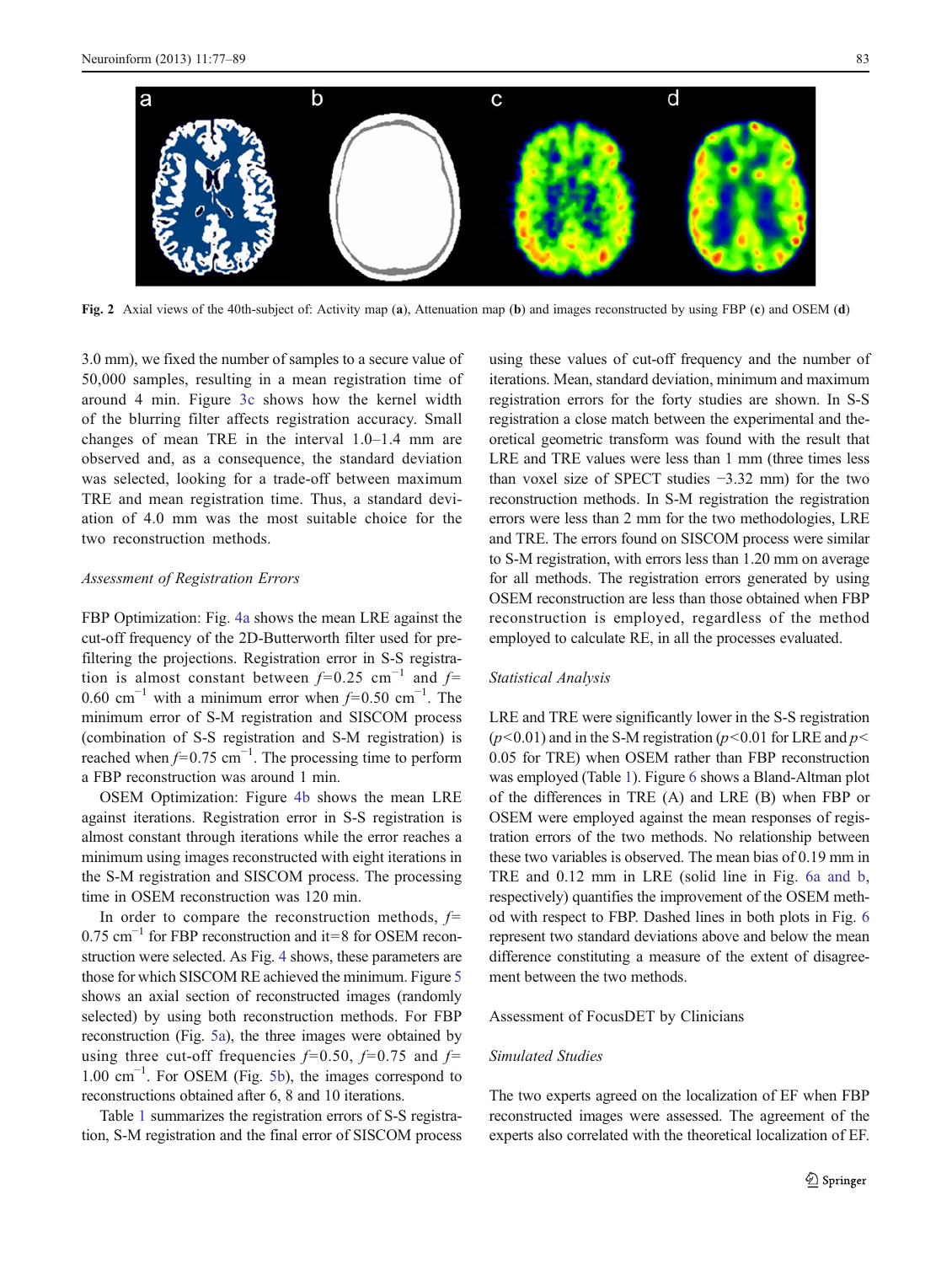<span id="page-7-0"></span>Fig. 3 Optimization of registration parameters. Mean processing time  $(\mu_t)$  and mean target registration error  $(\mu_{\text{TRE}})$ vs: a tolerance for SPECT-SPECT optimization, b spatial samples and c standard deviation of Gaussian blurring kernel for SPECT-MRI optimization. Filled symbols and solid lines correspond to FBP reconstructions. Hollow symbols and dotted lines correspond to OSEM reconstructions. Circles and triangles indicate  $\mu_{\text{TRE}}$  and  $\mu_t$  respectively. Shaded regions represent maximum values of TRE

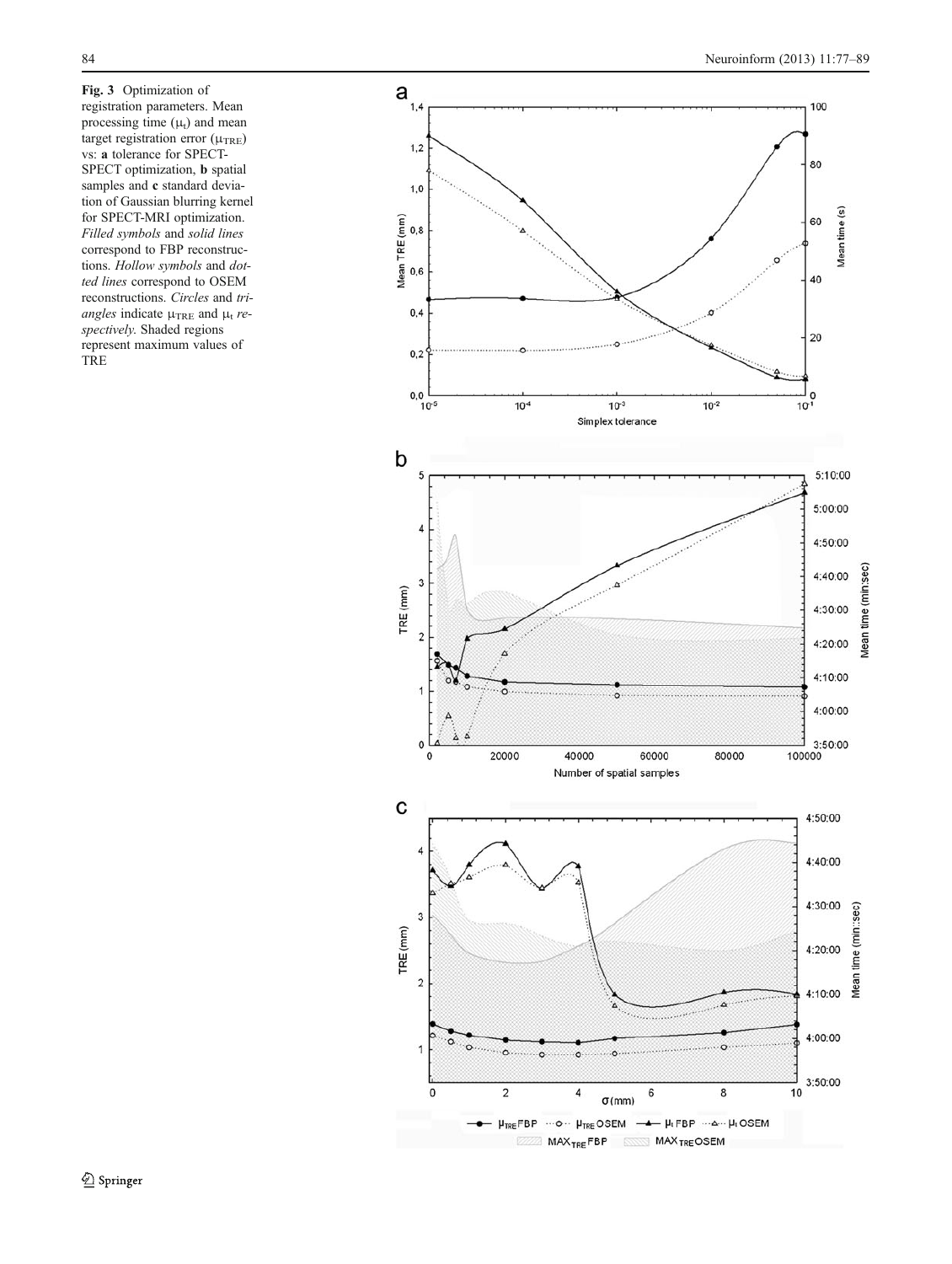<span id="page-8-0"></span>

Fig. 4 Mean lesion registration error (LRE) versus cut-off frequency of the 2D-Butterworth filter used in FBP reconstruction (a) and number of iterations of OSEM reconstruction (b)

## Clinical Studies

S-S and S-M registrations were considered to be accurate by the expert in all patient studies. In terms of FocusDET functionality, a total agreement between modalities on the localization of EF was found (Table [2](#page-10-0)). Figure [7](#page-10-0) shows an example of SISCOM output evaluated by the expert from a patient.

The two clinicians considered FocusDET as a userfriendly medical application and spent 6 min on average to obtain a SISCOM output. All the results presented above were obtained by using an Intel<sup>(R)</sup> Core<sup>(TM)</sup>2 Quad CPU Q6600@2.40 GHz 8.00 GB RAM system.

# Discussion

In the present study, FocusDET, a new application to localize the epileptogenic focus in intractable partial epilepsy using the SISCOM methodology has been presented and evaluated. We assessed the registration errors involved in the SISCOM process by using Monte Carlo SPECT



Fig. 5 Axial views of the 40thsubject. FBP reconstructed images obtained with cut-off frequencies of 0.50, 0.75 and  $1.00 \text{ cm}^{-1}(\textbf{a})$  and OSEM reconstructed images after 6, 8 and 10 iterations (b)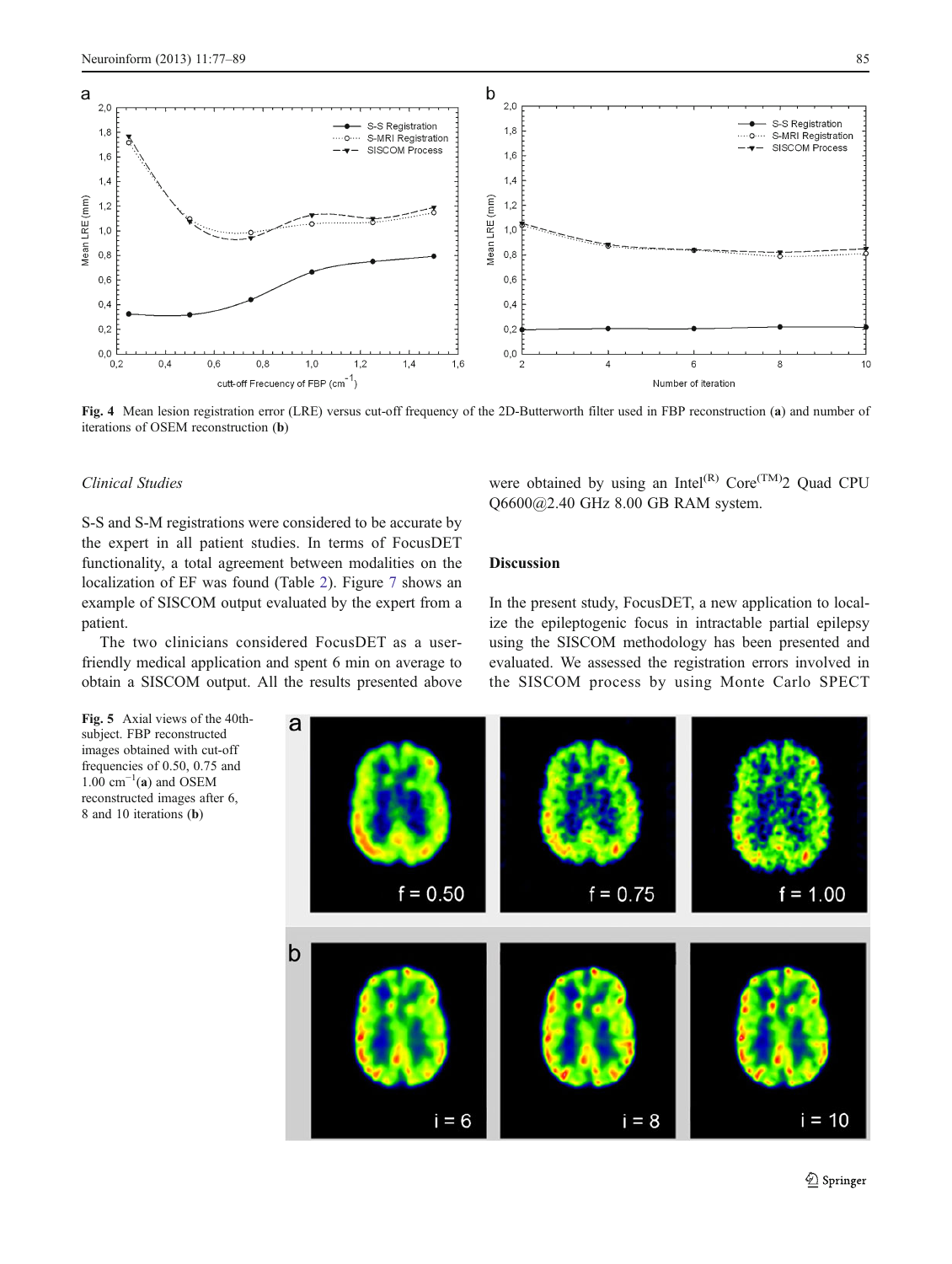|     |             | SS-RE           |      |      | S-M-RE          |      |      | SISCOM-RE       |      |      |
|-----|-------------|-----------------|------|------|-----------------|------|------|-----------------|------|------|
|     |             | Mean $(\pm SD)$ | Min  | Max  | Mean $(\pm SD)$ | Min  | Max  | Mean $(\pm SD)$ | Min  | Max  |
| TRE | <b>FBP</b>  | $0.48 \pm 0.15$ | 0.23 | 0.81 | $1.12 \pm 0.29$ | 0.61 | 1.67 | $1.14 \pm 0.28$ | 0.63 | 1.69 |
|     | <b>OSEM</b> | $0.25 \pm 0.07$ | 0.11 | 0.43 | $0.92 \pm 0.28$ | 0.51 | 1.54 | $0.94 \pm 0.26$ | 0.54 | 1.55 |
|     | $p$ value   | $< 0.01*$       |      |      | $< 0.01**$      |      |      | $\leq 0.01**$   |      |      |
| LRE | FBP         | $0.44 \pm 0.18$ | 0.18 | 0.89 | $0.99 \pm 0.39$ | 0.17 | 1.92 | $0.94 \pm 0.40$ | 0.29 | 2.25 |
|     | <b>OSEM</b> | $0.22 \pm 0.10$ | 0.06 | 0.44 | $0.79 \pm 0.34$ | 0.30 | 1.86 | $0.82 \pm 0.40$ | 0.19 | 1.99 |
|     | $p$ value   | $\leq 0.01**$   |      |      | $\leq 0.05**$   |      |      | N.S             |      |      |

<span id="page-9-0"></span>Table 1 Registration errors (mm) in S-S registration, S-M registration and SISCOM process (S-S registration and S-M registration) of SPECT studies reconstructed by using FBP and OSEM methods

FBP parameters: cut-off frequency of 0.75 cm-1 and order of filter 5.8

OSEM parameters: 8 iterations per subset and 8 subsets with scatter, attenuation and PSF correction

p value of mean registration errors using FBP vs. OSEM reconstructed images (\*paired t-test and \*\*Wilcoxon rank sum test)

simulations, including anatomical variability and epileptogenic foci positioned in several anatomical areas where they are usually located.

In clinical practice, reconstruction of SPECT images is usually performed by using FBP reconstruction with low cut-off frequencies in order to obtain a smooth image, which is useful for visual analysis. Nevertheless, after the results of Fig. [5a,](#page-8-0) the cut-off frequency recommended for the SIS-COM analysis using FBP reconstruction is 0.75 cm<sup>-1</sup> (1/  $2f_N$ ). To maintain a suitable signal-to-noise ratio for visual evaluation, a smoothing process of registered images could be applied after the registration process. For OSEM reconstruction, Fig. [5b](#page-8-0) shows that registration errors in the SIS-COM process reaches the minimum after 8 iterations. Although the reconstruction with corrections (OSEM) is increasingly used, the small differences found between both reconstructions methods (with or without corrections) make the use of FBP a suitable method of reconstruction in terms of registration errors with FocusDET, especially for those centers that do not have the possibility of correcting images for these degrading effects.

SPECT-SPECT registration has been a challenging process because the better the registration, the fewer the artifacts in the final result of SISCOM analysis (Brinkmann et al. [1999](#page-11-0)). Comparing our findings (Table 1) with the results of other studies, the use of the local correlation coefficient as a cost function yields lower registration errors than other cost functions such as is NMI (Mumcuoglu et al. [2006\)](#page-12-0).

As regards SPECT-MRI registration, our results show the importance of the optimization of the Gaussian kernel width and the number of samples used to compute the cost function. Thus, the registration errors are lower than the voxel size when using the optimum registration parameters and NMI–MMI as the cost functions, and very similar than other studies (Barnden et al. [2000](#page-11-0) and Thurfjell et al. [2000\)](#page-12-0).



Fig. 6 Bland Altman plots between SISCOM target registration error (TRE, a) and lesion registration error (LRE, b) using FBP and OSEM reconstructed images. Solid line represents the mean bias and dashed lines indicate two standard deviations above and below this mean bias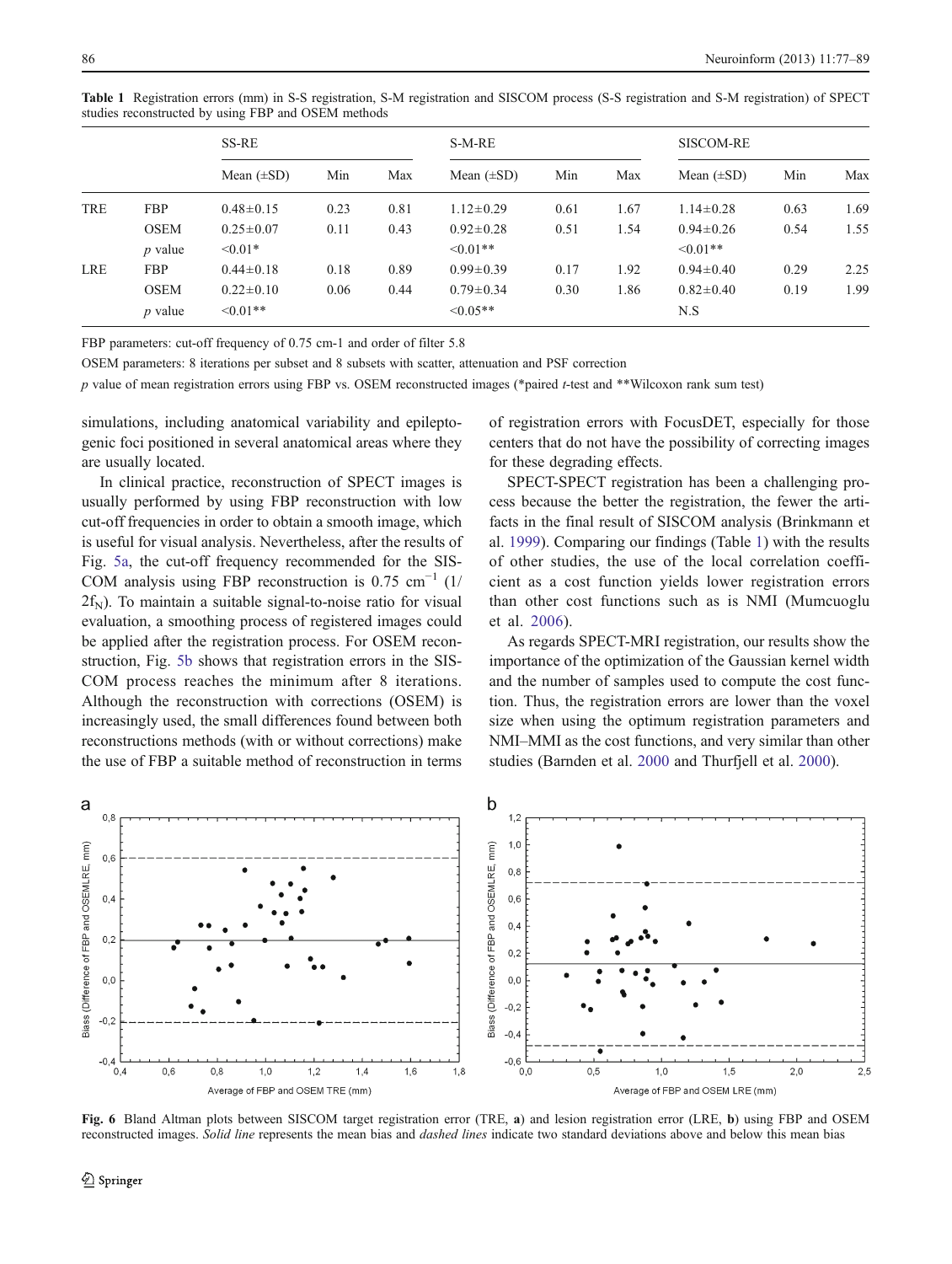(S-S registration and S-M registration) approved by the

expert clinician

<span id="page-10-0"></span>

| Table 2 Comparison of EF<br>localization from video-EEG       | Patient ID | <b>EEG</b> Ictal | <b>MRI</b>               | <b>SISCOM</b>                               |
|---------------------------------------------------------------|------------|------------------|--------------------------|---------------------------------------------|
| monitoring, MRI and SISCOM<br>(aided by FocusDET) in patients |            | R parietal       | R fronto-parietal        | R parietal <sup>a</sup>                     |
| with partial epilepsy                                         |            | R temporal       | R temporal (MTS)         | R temporal <sup>®</sup>                     |
|                                                               |            | L temporal       | L temporal (MTS)         | $L$ temporal <sup><math>\alpha</math></sup> |
|                                                               | 4          | L temporal       | L temporal (Tu amygdala) | $L$ temporal <sup><math>\alpha</math></sup> |
| <i>MTS</i> mesial temporal sclerosis;                         |            | R temporal       | R temporal (MTS)         | R temporal <sup>®</sup>                     |
| Tu tumor; Dys dysplasia; DNET                                 | 6          | L temporal       | L temporal (MTS)         | $L$ temporal <sup>a</sup>                   |
| dysembryoplastic neuroepithelial<br>tumor                     |            | R temporal       | R temporal (Tu or Dys)   | R temporal <sup>8</sup>                     |
| <sup>a</sup> Both registrations methods                       | 8          | R temporal       | R temporal (MTS)         | R temporal <sup>®</sup>                     |
|                                                               |            |                  |                          |                                             |

9 L temporal L temporal (possible DNET) L temporal<sup>a</sup> 10 L temporal L temporal (MTS+Dys L temporal) L temporal<sup>a</sup>

Evaluation of registration algorithms with real cases is always problematic. In epilepsy surgery, where three studies (two SPECTs and MRI) are performed and multimodal registrations are involved, the challenge increases. In this situation, the use of fiducial markers is practically ruled out. Thus, the FocusDET facility described above is considered to be an appropriated visual tool for accepting o discarding a registration. In this way, we take advantage of the expertise of nuclear medicine physicians in evaluating images to assess the accuracy of the registration processes in a qualitative but skilled way. The excellent results obtained in the registration error using simulated studies, and in the qualitative assessment of the registration process by experts using patient studies, support the robustness of FocusDET registration algorithms.

In addition to registration assessment, the qualitative analysis of the epileptogenic focus localizations using simulation and patient studies allowed us to evaluate the entire SISCOM process. Our results show an agreement in epileptogenic focus localization in simulated studies (between theoretical and reported localizations) and patient cases (between localizations from MRI and video-EEG techniques and that reported by the expert from SISCOM output). For simulation data, false positives were improbable because there are no differences, other than focus and real noise, between ictal and interictal SPECTs. Nevertheless, false positives are likely in the case of patient studies. False positives in partial epilepsy studies have several origins, the most important one being associated with injection latency. In our set of patients, the ictal studies selected are true ictal SPECT, i.e., the tracer injection was performed close to the seizure onset and no propagation artifacts were detected in the SISCOM analysis. Besides, a localization error could be due to a registration error. The agreement between the



Fig. 7 FocusDET interface. Ictal SPECT (top left), interictal SPECT (bottom left) and the EF (right), all of them are merged with the MRI of the database of the Epilepsy Unit (Hospital Clinic of Barcelona)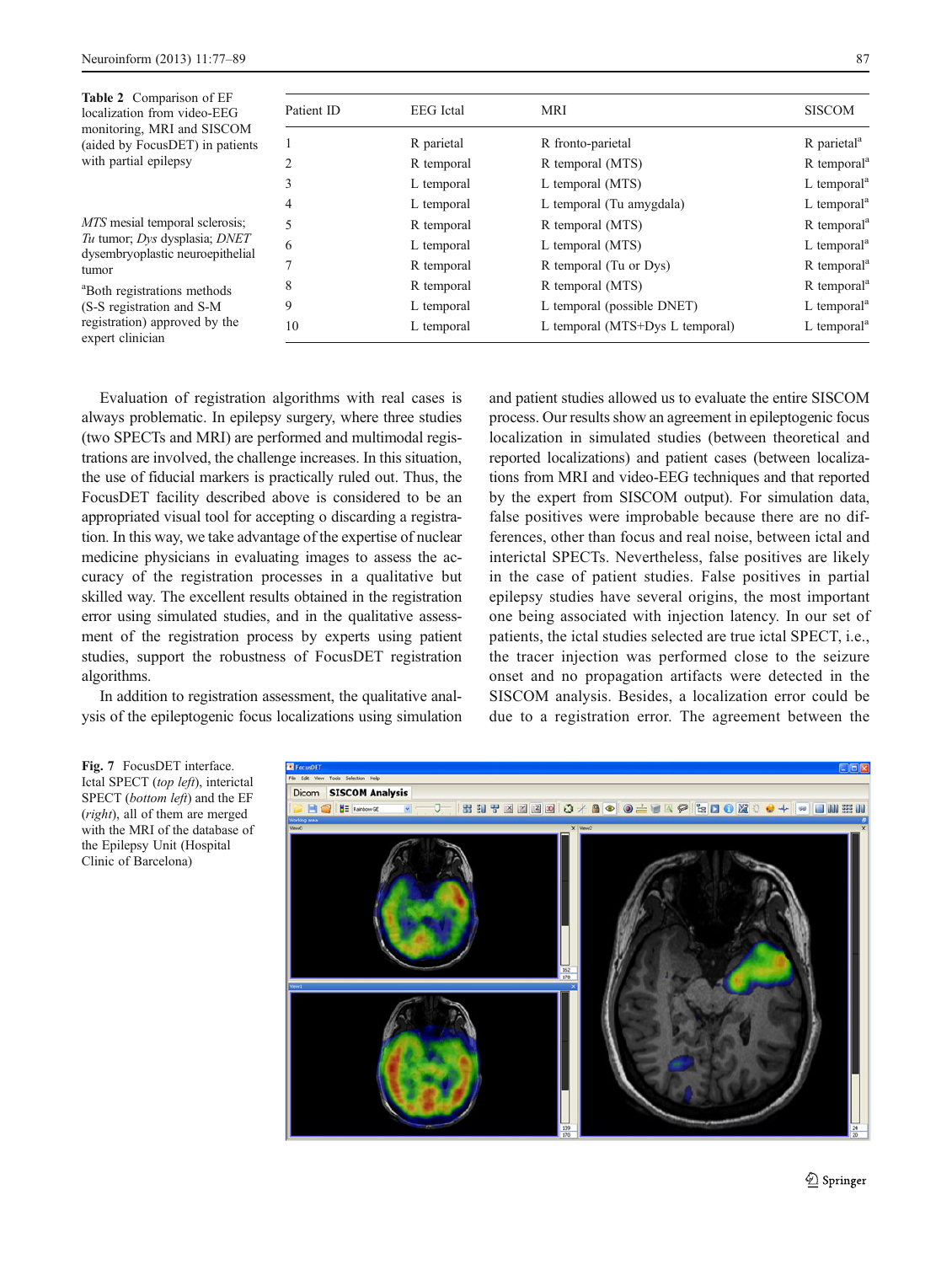<span id="page-11-0"></span>different techniques (video-EEG, MRI and SISCOM) in each of patients studied reinforced the impression of a well performed registration given that no propagation was s observed a posteriori.

It should also be pointed out that FocusDET registration algorithms have been tested in 62 patients from the Epilepsy Unit database, and the registrations were considered to be satisfactory for the clinicians in every case. These studies have not been included as they do not fulfill the selection criteria required of patients with a well-localized epilepsy, whom we considered as a gold standard for our validation of the localization.

In summary, our findings show that SISCOM analysis with FocusDET led to small registration errors and satisfactory results in the evaluation of experts in both simulated and patient studies.

## Conclusion

SISCOM analysis with the user-friendly FocusDET application is a robust method to localize epileptogenic focus in intractable partial epilepsy. Our findings show that the global registration errors are lower than the voxel size, and that the registration processes of FocusDET are slightly affected by correction of degradations.

#### Information Sharing Statement

FocusDET software, information and sample data is freely available in CIBER-BBN website [\(http://www.ciber-bbn.es/](http://www.ciber-bbn.es/focusdet) [focusdet\)](http://www.ciber-bbn.es/focusdet).

Acknowledgments This work was supported in part by Virtual Physiological Human Toolkit (VPHTk) project of Centro de Investigación Biomédica en Red en Bioingeniería, Biomateriales y Nanomedicina (CIBER-BBN), by Talència's grants 2009SGR-00866 and 2009SGR-1049, by Ministerio de Ciencia e Innovación (SAF2009- 08076), by the European Commission VPH Network of Excellence (IST-2007-223920) and by Spain's Ministry of Science & Innovation through CDTI-CENIT (AMIT project) and project TEC2010-21619- C04-03; Comunidad de Madrid (ARTEMIS S2009/DPI-1802), and the European Regional Development Funds (FEDER). B. Martí was awarded a PhD fellowship (App Form—Call 07-2009) of Institute for Bioengineering of Catalonia (IBEC). A.F. Frangi holds an ICREA-Academia Award from the Institució Catalana de Recerca I Estudis Avançats (ICREA).

# References

Acton, P. D., & Friston, K. J. (1998). Statistical parametric mapping in functional neuroimaging: beyond PET and fMRI activation studies. European Journal of Nuclear Medicine and Molecular Imaging, 25, 663–667.

- Aguiar, P., Pareto, D., Gispert, J. D., Crespo, C., Falcon, C., Cot, A., et al. (2008). Effect of anatomical variability, reconstruction algorithms and scattered photons on the SPM output of brain PET studies. Neuroimage, 39(3), 1121–1128.
- Ahnlide, J. A., Rosen, I., Tech, P. L. M., & Kallen, K. (2007). Does SISCOM contribute to favorable seizure outcome after epilepsy surgery? Epilepsia, 48, 579–588.
- Barnden, L., Kwiatek, R., Lau, Y., Hutton, B., Thurfjell, L., Pile, K., et al. (2000). Validation of fully automatic brain SPET to MR coregistration. Eur. J. Nucl. Med., 27, 147–154.
- Berg, A. T. (2008). Epidemiology of the intractable generalized epilepsies. In H. O. Lüders (Ed.), Epilepsy surgery (pp. 207–214). London: Informa healthcare.
- Berkovich, A. J., Berkovic, S. F., Cascino, G. D., Chiron, C., Duncan, J. S., Gadian, D. G., et al. (1998). Guidelines for neuroimaging evaluation of patients with uncontrolled epilepsy considered for surgery. Epilepsia, 39, 1375–1376.
- Bland, J. M., & Altman, D. G. (2010). Statistical methods for assessing agreement between two methods of clinical measurement. International Journal of Nursing Studies, 47, 931–936.
- Brinkmann, B. H., O'Biren, T. J., Aharon, S., O'Conner, M. K., Mullan, B. P., & Hanson, D. P. (1999). Quantitative and clinical analysis of SPECT image registration for epilepsy studies. Journal of Nuclear Medicine, 40, 1098–1105.
- Engel, J., Driver, M. V., & Falconer, M. A. (1975). Electrophysiological correlates of pathology and surgical results in temporal-lobe epilepsy. Brain, 98, 129–156.
- Grova, C., Jannin, P., Biraben, A., Buvat, I., Benali, H., Bernard, A. M., et al. (2003). A methodology for generating normal and pathological brain perfusion SPECT images for evaluation of MRI/SPECT fusion methods: application in epilepsy. Physics in Medicine and Biology, 48, 4023–4043.
- Haynor, D. R., Harrison, R. L., & Lewellen, T. K. (1991). The use of importance sampling techniques to improve the efficiency of photon tracking in emission tomography simulations. Medical Physics, 18, 990–1001.
- Hudson, H. M., & Larkin, R. S. (1994). Accelerated image-reconstruction using ordered subsets of projection data. IEEE Transactions on Medical Imaging, 13, 601–609.
- Jack, C. R. (1993). Epilepsy—surgery and imaging. Radiology, 189, 635–646.
- Jack, C. R., Sharbrough, F. W., Cascino, G. D., Hirschorn, K. A., Obrien, P. C., & Marsh, W. R. (1992). Magnetic-resonance image based hippocampal volumetry—correlation with outcome after temporal lobectomy. Annals of Neurology, 31, 138–146.
- Kapucu, O. L., Nobili, F., Varrone, A., Booij, J., Vander Borght, T., Nagren, K., et al. (2009). EANM procedure guideline for brain perfusion SPECT using Tc-99m-labelled radiopharmaceuticals, version 2. European Journal of Nuclear Medicine and Molecular Imaging, 36, 2093–2102.
- Larrabide, I., Omedas, P., Martelli, Y., Planes, X., Nieber, M., Moya, J. A., et al. (2009). GIMIAS: an open source framework for efficient development of research tools and clinical prototypes. Functional Imaging and Modeling of the Heart, ser. Lecture Notes in Computer Science, 5528, 417–426.
- Lüders, H. O. (2008). Classification of epileptic seizures and epilepsies. In H. O. Lüders (Ed.), Epilepsy surgery (pp. 245–248). London: Informa healthcare.
- Matsuda, H., Matsuda, K., Nakamura, F., Kameyama, S., Masuda, H., Otsuki, T., et al. (2009). Contribution of subtraction ictal SPECT coregistered to MRI to epilepsy surgery: a multicenter study. Annals of Nuclear Medicine, 23, 283–291.
- Mattes, D., Haynor, D. R., Vesselle, H., Lewellen, T. K., & Eubank, W. (2003). PET-CT image registration in the chest using free-form deformations. IEEE Transactions on Medical Imaging, 22, 120– 128.